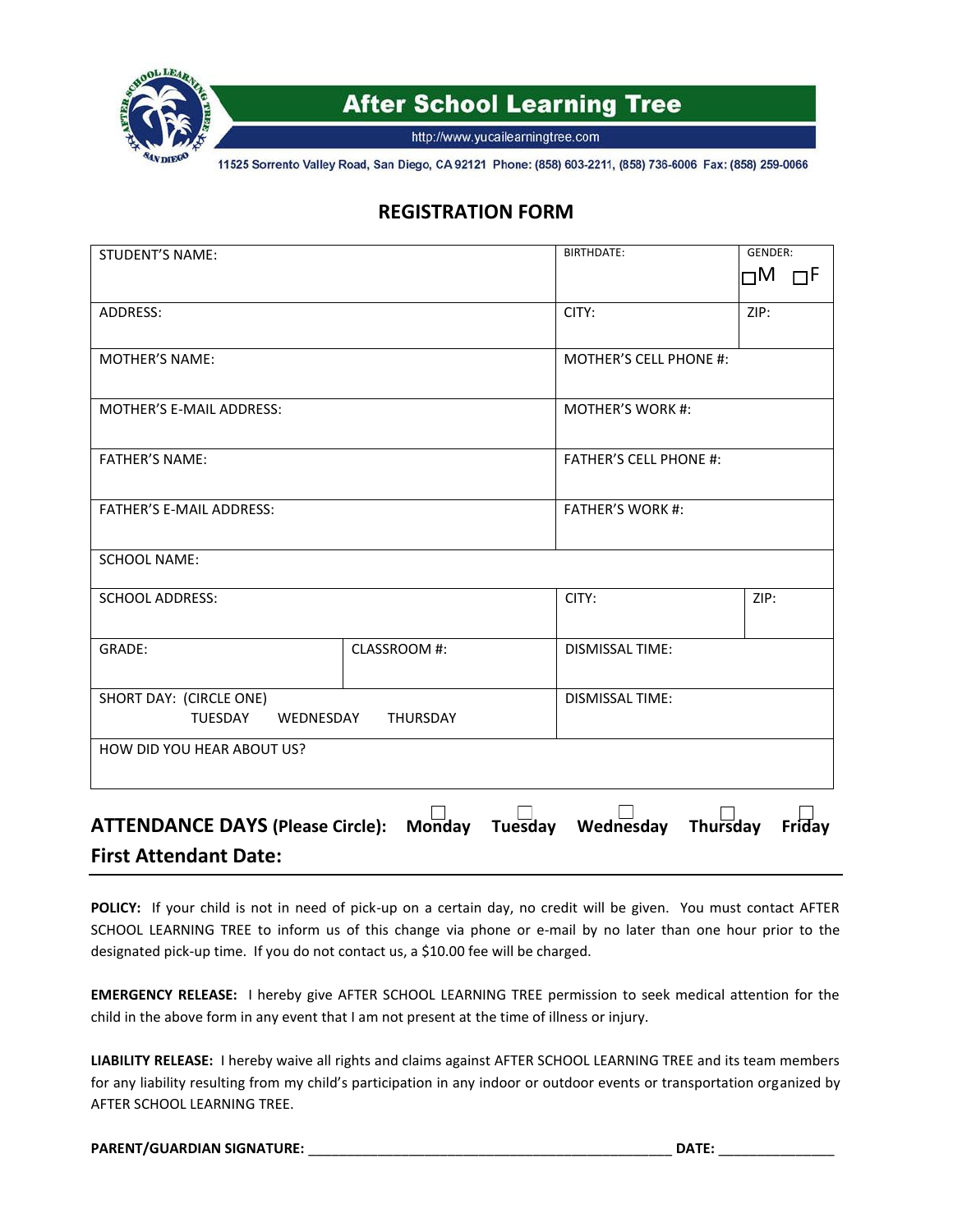

http://www.yucailearningtree.com

11525 Sorrento Valley Road, San Diego, CA 92121 Phone: (858) 603-2211, (858) 736-6006 Fax: (858) 259-0066

### **ENROLLMENT AGREEMENT**

#### **1. ENROLLMENT AND WAITING LIST**

For the consistency of learning foreign languages and math, we strongly suggest you enroll your child in our program at least 3 days a week. Returning students that were enrolled for more than 3 days a week have first priority; whereas new students or those enrolled less than 3 days a week may be placed on the waiting list due to overwhelming interest.

#### **2. TUITION PAYMENTS AND LATE FEES**

It is the responsibility of parents to pay the tuition by the  $1<sup>st</sup>$  day of each month. A \$25 late fee is required for any late payments.

#### **3. REFUNDS**

The registration fee, materials fee, and tuition are non-refundable. If you would like to withdraw your child from the program, 2 weeks advanced notice is required.

#### **4. ABSENCES AND CREDITS**

If your child will not be in attendance on a certain day, no credit will be given. You must contact AFTER SCHOOL LEARNING TREE to inform us that a school pick-up is not needed via phone or e-mail by no later than one hour prior to the designated pick-up time. If you do not contact us, a \$10.00 fee will be charged and added to the next month's tuition.

#### **5. PICK-UP PROCEDURE**

Parents or authorized persons are allowed to pick-up children anytime during business hours. A signature and a sign-out time are required on the daily Sign-In/Sign-Out Sheet. Parents should wait in the front area while staff escorts the child from his/her classroom before 6:00 PM. PLEASE NOTE: Late pick-up will incur a \$15 charge for the start of every 15-minute interval (starting at 6:30 PM). This amount will be due on the same day or added to the next month's tuition. After-Hour Care will be available upon request. Please contact us and check the applicable fee.

#### **6. ILLNESSES**

Sick children should stay at home to protect the health of the other children and teachers. If your child has a fever of 100 degrees or above, he/she should not attend AFTER SCHOOL LEARNING TREE until he/she has been fever-free for at least 24 hours. If your child becomes ill while attending AFTER SCHOOL LEARNING TREE, you will be immediately notified. Your child must be picked-up promptly.

#### **7. REFERRAL CREDIT**

To show our appreciation of new student referrals, you will be rewarded with a \$50 credit for each new student that you bring to AFTER SCHOOL LEARNING TREE. This credit will be awarded after the new student has been enrolled for at least 3 months and may only be applied toward your child's tuition.

#### **8. FOOD AND WATER**

It is the responsibility of parents to prepare enough food and water for their children. Please remind your child to not share food with others in order to avoid risks from food allergies.

#### **9. SCHOOL CLOSURE**

AFTER SCHOOL LEARNING TREE may not be open during unplanned closure of public schools in the area, such as in the event of wildfires, earthquakes, etc. It may also be closed due to a low attendance rate.

#### **10. TERMINATION OF AGREEMENT**

AFTER SCHOOL LEARNING TREE reserves the right to terminate this agreement at any time for reasons including, but not limited to:

- Violation of AFTER SCHOOL LEARNING TREE policies
- Disrespect of teachers, staff and/or other students
- Consistent disobedience of school and classroom rules
- Violent or destructive behavior

#### **11. DESTRUCTION OF SCHOOL PROPERTY**

If your child causes damage to any interior or exterior property of AFTER SCHOOL LEARNING TREE, parents are responsible for either fixing or paying the repair fee for the damage.

#### **12. EMERGENCY RELEASE**

By signing below, parents give AFTER SCHOOL LEARNING TREE permission to seek medical attention for their child in the event that parents are not present at the time of illness or injury.

#### **13. LIABILITY RELEASE**

By signing below, parents waive all rights and claims against AFTER SCHOOL LEARNING TREE and its team members for any liability which may arise from incidents or accidents involving children's participation in any indoor or outdoor events or transportation organized by AFTER SCHOOL LEARNING TREE.

#### I, \_\_\_\_\_\_\_\_\_\_\_\_\_\_\_\_\_\_\_\_\_\_\_\_\_\_\_\_\_\_\_\_\_\_\_\_\_\_\_\_\_\_\_\_\_ , agree to enroll \_\_\_\_\_\_\_\_\_\_\_\_\_\_\_\_\_\_\_\_\_\_\_\_\_\_\_\_\_\_\_\_\_\_\_\_\_\_\_\_\_\_\_\_

as a student at AFTER SCHOOL LEARNING TREE and the school agrees to accept the enrollment of the child named herein as a student for the school year, subject to the terms and conditions in this agreement. I hereby agree to follow all AFTER SCHOOL LEARNING TREE guidelines.

PARENT/GUARDIAN SGNATURE: \_\_\_\_\_\_\_\_\_\_\_\_\_\_\_\_\_\_\_\_\_\_\_\_\_\_\_\_\_\_\_\_\_\_\_\_\_\_\_\_\_\_\_\_\_\_\_\_ DATE: \_\_\_\_\_\_\_\_\_\_\_\_\_\_\_\_\_\_\_\_\_\_\_\_

PRINCIPAL SIGNATURE: \_\_\_\_\_\_\_\_\_\_\_\_\_\_\_\_\_\_\_\_\_\_\_\_\_\_\_\_\_\_\_\_\_\_\_\_\_\_\_\_\_\_\_\_\_\_\_\_\_\_\_\_\_\_\_ DATE: \_\_\_\_\_\_\_\_\_\_\_\_\_\_\_\_\_\_\_\_\_\_\_\_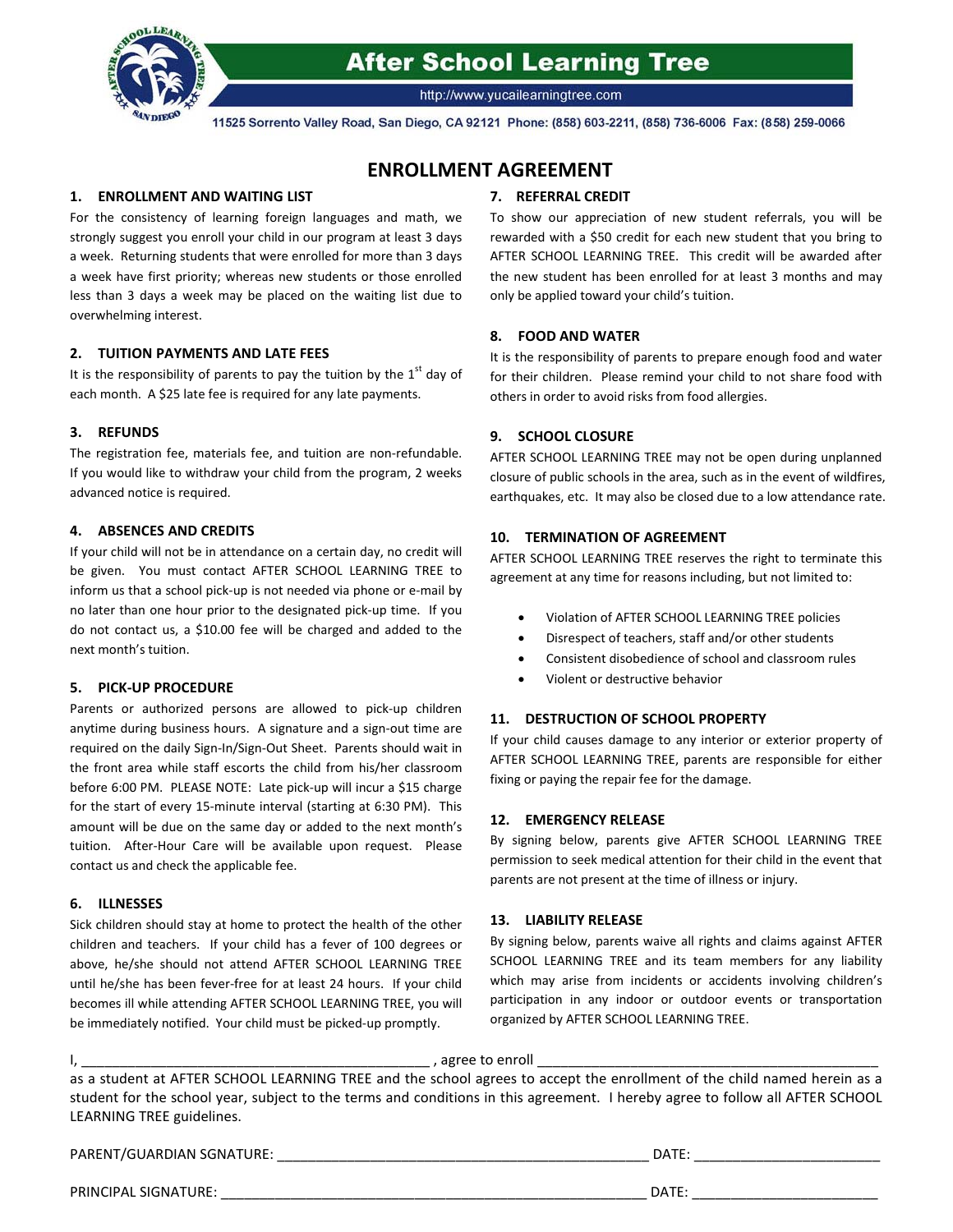

http://www.yucailearningtree.com

11525 Sorrento Valley Road, San Diego, CA 92121 Phone: (858) 603-2211, (858) 736-6006 Fax: (858) 259-0066

### **EMERGENCY AND MEDICATION INFORMATION**

| <b>STUDENT'S NAME:</b>                                                                                                                                                                                    | BIRTHDATE:<br><b>GENDER:</b>                                                                      |  |  |  |
|-----------------------------------------------------------------------------------------------------------------------------------------------------------------------------------------------------------|---------------------------------------------------------------------------------------------------|--|--|--|
|                                                                                                                                                                                                           | M<br>F                                                                                            |  |  |  |
| <b>PARENT NAME:</b>                                                                                                                                                                                       | <b>PARENT PHONE #:</b>                                                                            |  |  |  |
| <b>EMERGENCY CONTACT NAME:</b><br>$1_{-}$                                                                                                                                                                 | <b>EMERGENCY CONTACT PHONE #:</b>                                                                 |  |  |  |
| 2. EMERGENCY CONTACT NAME:                                                                                                                                                                                | <b>EMERGENCY CONTACT PHONE #:</b>                                                                 |  |  |  |
|                                                                                                                                                                                                           | EXISTING MEDICAL CONDITIONS AND RESTRICTIONS (Please explain and describe in detail):             |  |  |  |
|                                                                                                                                                                                                           |                                                                                                   |  |  |  |
|                                                                                                                                                                                                           |                                                                                                   |  |  |  |
|                                                                                                                                                                                                           |                                                                                                   |  |  |  |
|                                                                                                                                                                                                           | ALLERGIES (Please list all known allergies and describe reaction and management of the reaction): |  |  |  |
|                                                                                                                                                                                                           |                                                                                                   |  |  |  |
|                                                                                                                                                                                                           |                                                                                                   |  |  |  |
|                                                                                                                                                                                                           |                                                                                                   |  |  |  |
| MEDICATIONS BEING TAKEN (Please note: AFTER SCHOOL LEARNING TREE does not administer any medication)<br>Please list ALL medication (including over-the-counter or nonprescription drugs) taken routinely. |                                                                                                   |  |  |  |
| <b>MEDICATION NAME:</b>                                                                                                                                                                                   | <b>REASON FOR TAKING:</b>                                                                         |  |  |  |
| <b>MEDICATION NAME:</b>                                                                                                                                                                                   | <b>REASON FOR TAKING:</b>                                                                         |  |  |  |
| <b>MEDICATION NAME:</b>                                                                                                                                                                                   | <b>REASON FOR TAKING:</b>                                                                         |  |  |  |
|                                                                                                                                                                                                           | PERMISSION TO PROVIDE NECESSARY TREATMENT IN CASE OF EMERGENCY                                    |  |  |  |

I hereby give permission to the medical personnel selected by the program director to order x-rays, routine tests and treatment; to release any records necessary for insurance purposes; and to provide or arrange necessary related transportation for my child. In the event I cannot be reached in an emergency, I hereby give permission to the medical personnel selected by the program director to administer treatment, including hospitalization, for the person named above. This completed form may be photocopied for trips outside the facility. After first enrolling in the AFTER SCHOOL LEARNING TREE program and agreeing to its terms, I give permission for my child to take part in all activities. I agree to place him/her in the care of the AFTER SCHOOL LEARNING TREE program, subject to all its rules and regulations. I understand the nature and purpose of the AFTER SCHOOL LEARNING TREE program and camp activities and I am aware that any strenuous physical activity involves risks. Accordingly, I release, discharge, absolve, and hold harmless AFTER SCHOOL LEARNING TREE, its agents, employees and instructors, from any and all liability arising from any accident, injury or loss sustained by my child as a result of activities sponsored by AFTER SCHOOL LEARNING TREE. I agree to waive any and all claims against persons connected with AFTER SCHOOL LEARNING TREE.